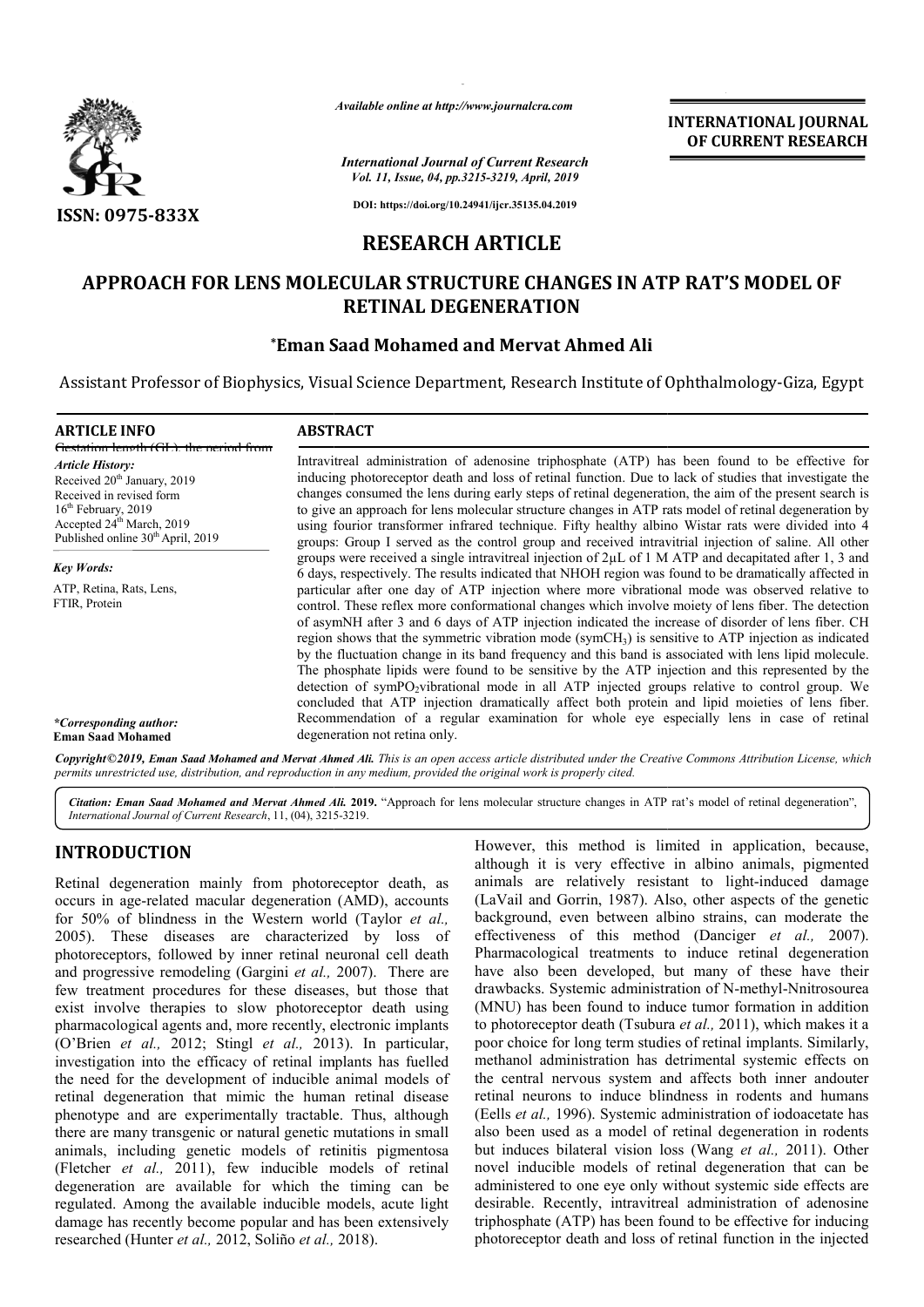eye, suggesting it as a potential candidate for an inducible model of retinal degeneration (Notomi *et al.,* 2011, 2013; Felix *et al.,* 2014; 2016 ). Due to lack of studies that investigate the changes consumed the lens during early steps of retinal degeneration, the aim of the present search is to give an approach for lens molecular structure changes in ATP rats model of retinal degeneration by using fourior transformer infrared technique.

### **MATERIALS AND METHODS**

*Chemicals Supply:* All chemicals used in the experiments were obtained from Sigma Company (St. Louis, MO, USA) with the highest purity grad available.

*Animals and Grouping:* Fifty healthy albino Wistar rats of both sexes weighing  $50\pm 10$  g (20 days old) were used in this study. The rats were randomly selected from the animal house facility at the Research Institute of Ophthalmology (RIO), Giza, Egypt. They were housed in special designed cages and maintained under constant air flow and illumination during the experimental periods, the rats were fed with balanced diet (protein 21%, starch 70%, fat 3.5%, fiber 3.5%, minerals and vitamins 2%) and drink water ad libitum. The animal was handled according to The Association for Research in Vision and Ophthalmology (ARVO) statements and regulations for the use of animals in research. Rats will be divided into 4 groups: Group I served as the control group and were received intravitrial injection of saline. All other groups were received a single intravitreal injection of 2µL of ATP and decapitated after 1, 3 and 6 days, respectively.

*Intraocular Injections of ATP in Rats:* Rats were anesthetized by an intramuscular administration of a mixture of ketamine (60 mg/kg; Provet, Victoria, Australia) and xylazine (5 mg/kg; Provet). In addition, the corneal reflex was anesthetized with topical administration of Alcaine (0.5%; Alcon Laboratories, Victoria, Australia). Using a 30-G needle, a single intravitreal injection of 2 μL of 1 M ATP prepared in sterile saline vehicle (0.9%) was injected into the vitreous of treated groups. The control rats received 2 μL saline vehicles (Dureau *et al.,* 2001).

*Transforms Infrared Spectroscopy (FTIR):* Lenses were freeze-dried separately for 1 h, and then mixed with KBr powder (2 mg lens: 98 mg KBr) to prepare the KBr disks that will be used for the FTIR investigation. FTIR measurements were carried out using Nicolet-iS5 infrared spectrometer (Thermo Fisher Scientific Inc, Madison, USA) with effective resolution of 2  $cm^{-1}$ . Each spectrum was taken from 100 sample interferograms. The spectrometer was subject to a continuous dry  $N_2$  gas purge to remove interference from atmospheric  $CO<sub>2</sub>$  and  $H<sub>2</sub>O$  vapor. The spectra were baseline corrected, then smoothed with Savitsky–Golay filter to remove the noise before Fourier transformation. Three spectra from each sample were obtained and averaged using OriginPro8 software (Origin Lab Corporation, Northampton, MA, USA) to obtain the final average group spectrum which was normalized according to certain peaks and used in the figures.

*Statistical Evaluation:* Data was represented as the mean±SD. For comparison between multiple groups the analysis of variance (ANOVA) procedure was used, where a commercially available software package (SPSS-11, for windows) was used and the significance level was set at P˂0.05.

### **RESULTS AND DISCUSSION**

FTIR spectroscopy is a technique provides quantitative biophysical information about biological samples. It is high sensitivity in detecting changes in the molecular constituents of tissues and also about the function of the organ. The FTIR a spectrum of lens is complex and contain several bands arise from the different functional groups belonging to lipids, proteins, and others. Figure (1) panel (a) shows the vibrational frequency range corresponding to lens tissue of control rats group , the spectral can be described in three distinct frequency ranges; 4000–3000 cm<sup>-1</sup> (NH-OH region), 3000–2800 cm<sup>-1</sup> (CH region), and  $1800-1000$  cm<sup>-1</sup> (fingerprint region). Panel (b) of figure (1) shows the CH region in detail to appear underlined peaks. The infrared absorption pattern of control rat lens was characterized by existence of eight absorption bands. Two of them related to (1) strOH and (3) strOHsym in NHOH region, two bands related to  $(6)$ asymCH<sub>2</sub> and  $(7)$ symCH<sub>3</sub> in CH region and the rest of bands in fingerprint region that related to (9) amide I, (10) amide II (12) COOsym, (13) asymPO<sub>2</sub>. The numbers of bands for facility to their assignment and the missing numbers are function groups appeared in others groups. Figures (2), (3) and (4) illustrated all vibrational frequency range corresponding to the lens tissue for all groups of rats injected intravitreal with ATP and decapitated after 1,3 and 6 days respectively in panel (a) and CH region in detailed for all the same groups in panel (b).

Table (1) shows NH-OH region assignment for control group and injected groups with ATP and decapitated after 1, 3 and 6 days, respectively. the data indicated shifting of the strOH mode band to the lower wave numbers with significant decrease (p˂0.05) in band width for groups II and III that injected by ATP for 1 and 3 days. Shifting of the strOH mode band to the higher wave numbers with significant increase (p˂0.05) in band width for 6 day group was observed and splitting of the band after1day, 3day to 4, and 2 peaks respectively. Appeared of new band around 3317 cm-1 that related to strNHasym for 3day group and also 3338 cm-1 for 6 day group as indicated in table (1).

The strOHsym band was also affected after 1, 6 days. The strOHsym band had the lower wavenumbers with significant decrease (p˂0.05) in band width after 1day and 6 days then disappear after 3days. The final observation was the appeared of new band around 3154 cm-1 that related to strNHsym and 3071 cm-1 that related to C-Hring after 1day of intravitreal injection of ATP. NHOH region was found to be dramatically affected in particular after one day of ATP injection where more vibrational mode was observed relative to control. These reflex more conformational changes which involve moiety of lens fiber. The detection of asymNH after 3 and 6 days of ATP injection indicated the increase of disorder of lens fiber (Paluszkiewicz *et al.,* 2018) . Table( 2) shows CH region for all the studied groups control, ATP 1day, ATP 3days and ATP 6 days respectively, we observed the shifting of the symCH3 mode band to the higher wavenumbers with significant increase  $(p<0.05)$  in band width for 1 day and 6 day only, and observed the shifting of the sym $CH<sub>3</sub>$  mode band to the lower wavenumbers with significant decrease  $(p<0.05)$  in band width in day 3 group. The careful analysis for CH region (table 2) shows that the symmetric vibration mode (symCH<sub>3</sub>) is sensitive to ATP injection as indicated by the fluctuation change in its band frequency and this band is associated with lens lipid molecule (Berterame *et al.,* 2016).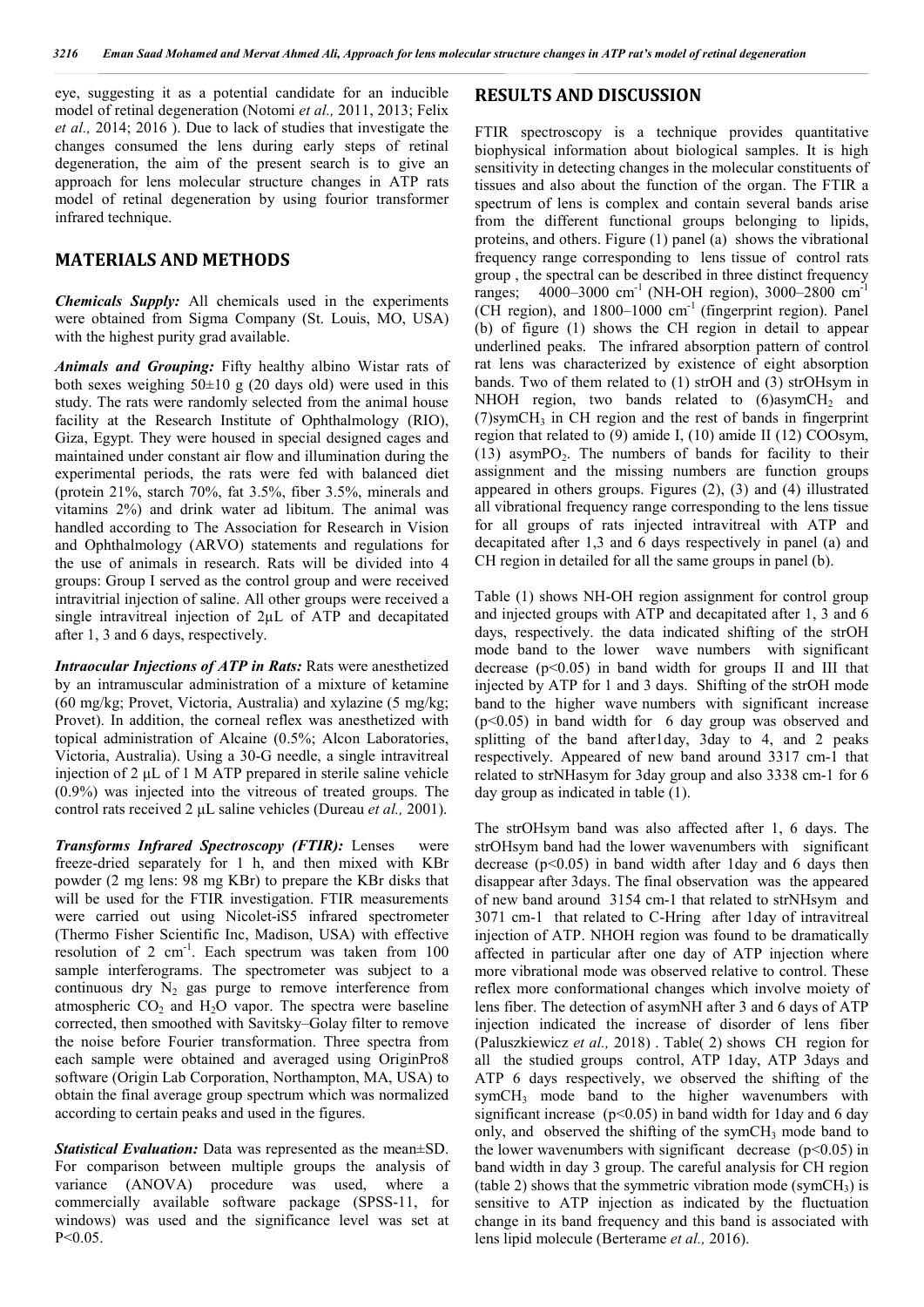

**Fig. 1. FTIR spectra (4000-1000 cm-1 ) shows NHOH region and fingerprint region in panel (a)and CH region in detailed in panel (b) for lenses of control rats**



**Fig. 2. FTIR spectra (4000-1000 cm-1 ) shows NHOH region and fingerprint region in panel (a) and CH region in detailed in panel (b) for lenses of rats intravitreal injected with ATP and decapitated after 1 day**



**Fig. 3. FTIR spectra (4000-1000 cm-1 ) shows NHOH region and fingerprint region in panel (a) and CH region in detailed in panel (b) for lenses of rats intravitreal injected with ATP and decapitated after 3 days**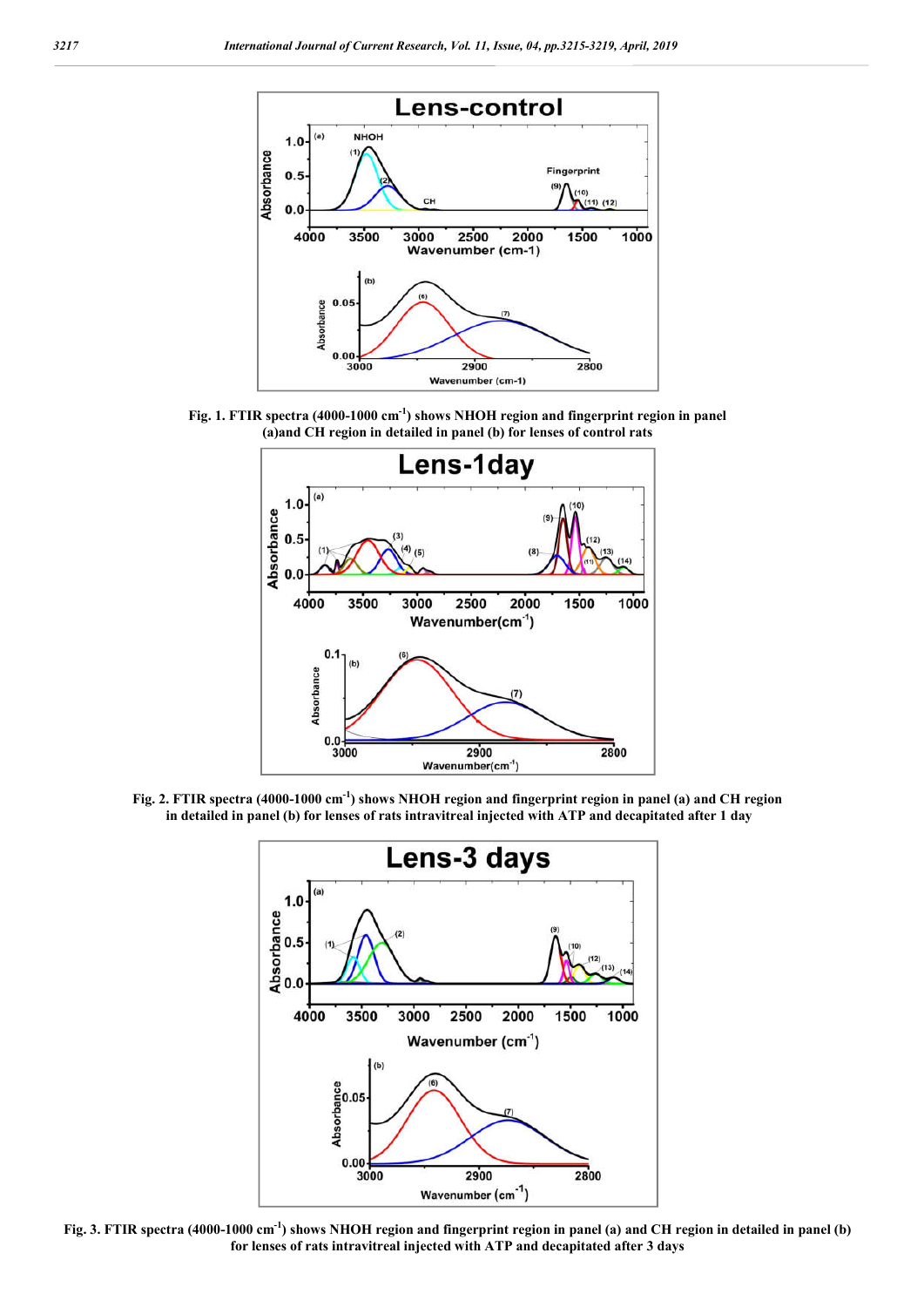

**Fig. 4. FTIR spectra (4000-1000 cm-1 ) shows NHOH region and fingerprint region in panel (a) and CH region in detailed in panel (b) for lenses of rats intravitreal injected with ATP and decapitated after 6 days.**

| Table 1. NH-OH region (4000-3000cm <sup>-1</sup> ) of rat's lens for control group and rats injected with ATP after 1,3 and 6 days |  |  |
|------------------------------------------------------------------------------------------------------------------------------------|--|--|
|                                                                                                                                    |  |  |

|           |              |              | (1) strOH    |              |               | $(2)$ strNHasym | $(3)$ strOHsym | $(4)$ strNHsym | $(5)$ CHring |
|-----------|--------------|--------------|--------------|--------------|---------------|-----------------|----------------|----------------|--------------|
| ontrol    |              |              |              |              | $3480 \pm 4$  |                 | $3284 \pm 5$   |                |              |
|           |              |              |              |              | $284 \pm 3$   |                 | $274 \pm 1$    |                |              |
| $1$ day-  | $3853 \pm 2$ | $3741 \pm 3$ | $3615 \pm 5$ |              | $3455 \pm 2*$ |                 | $3267 \pm 3*$  | $3154\pm4$     | $3071 \pm 5$ |
| ATP       | $100 \pm 2$  | $35 \pm 5$   | $141 \pm 2$  |              | 244 $\pm$ 4*  |                 | $178 \pm 2*$   | $103 \pm 1$    | $80\pm4$     |
| 3 day-ATP |              |              |              | $3579 \pm 2$ | $3458 \pm 3*$ | $3317 \pm 1$    |                |                |              |
|           |              |              |              | $147 \pm 1$  | $182 \pm 2*$  | $300 \pm 4$     |                |                |              |
| 6 day-ATP |              |              |              |              | $3500 \pm 3*$ | $3338 \pm 1$    | $3246 \pm 1*$  |                |              |
|           |              |              |              |              | $238 \pm 1$   | $294 \pm 1$     | $270 \pm 1$    |                |              |

\*Statistical significant p˂0.05 The first line is the absorbance and the second is the width.

|                                                                                               | $(6)$ AsymCH <sub>2</sub> | $(7)$ SymCH <sub>3</sub> |  |  |
|-----------------------------------------------------------------------------------------------|---------------------------|--------------------------|--|--|
| Control                                                                                       | $2940 \pm 149 \pm 4$      | $2861\pm177\pm2$         |  |  |
| Day 1-ATP                                                                                     | $2946 \pm 262 \pm 1$      | $2880\pm1*66\pm1*$       |  |  |
| Day 3-ATP                                                                                     | $2941\pm 157\pm 1$        | $2837\pm2*80\pm2$        |  |  |
| Day 6-ATP                                                                                     | $2944 \pm 2.54 \pm 1$     | $2877 \pm 1*98 \pm 1*$   |  |  |
| *Statistical significant p<0.05 The first line is the absorbance and the second is the width. |                           |                          |  |  |

**Table 3. Fingerprint region (1800-900 cm-1 ) to lens of control rats and intravitrous injected rats with ATP after 1,3 and 6 days**

|           | $(8)$ Ester C=O | (9) Amide I   | $(10)$ Amide II | $(11)$ CH <sub>2</sub> bend | $(12)$ COOsym | $(13)$ AsymPO <sub>2</sub> | $(14)$ SymPO <sub>2</sub> |
|-----------|-----------------|---------------|-----------------|-----------------------------|---------------|----------------------------|---------------------------|
| Control   |                 | $1645 \pm 1$  | $1540 \pm 2$    |                             | $1418 \pm 1$  | $1247 \pm 1$               |                           |
|           |                 | $90 \pm 2$    | $61 \pm 4$      |                             | $99 \pm 5$    | $54\pm 2$                  |                           |
| Day 1-ATP | $1706 \pm 2$    | $1650 \pm 1$  | $1537 \pm 2$    | 1460±1                      | $1417 \pm 2$  | $1248 \pm 2$               | $1088 \pm 1$              |
|           | $172 \pm 1$     | $88 \pm 1$    | $76 \pm 1$      | $28 \pm 2$                  | $142 \pm 3c$  | $138 \pm 1*$               | $104 \pm 2$               |
| Day 3-ATP |                 | $1643 \pm 1$  | $1540 \pm 2$    | 1495± 1                     | $1415 \pm 1$  | $1259 \pm 1*$              | $1087 \pm 1$              |
|           |                 | $111 \pm 2$   | $64\pm 2$       | $83 \pm 2$                  | $121 \pm 2*$  | $137 \pm 2*$               | $130 \pm 2$               |
| Day 6-ATP |                 | $1649 \pm 1*$ | $1541 \pm 2$    |                             | $1423 \pm 2$  | $1242 \pm 2$               | $1076 \pm 2$              |
|           |                 | $85 \pm 2$    | $65 \pm 1$      |                             | $86 \pm 3$    | $51 \pm 2$                 | $51.9 \pm 1$              |

\*Statistical significant p˂0.05

The first line is the absorbance and the second is the width.

Table (3) shows fingerprint region for all the studied groups that covers the range  $1700$ -900 cm<sup>-1</sup> We observed increased the number of bands estimated after 1day group to seven bands compared to control (four bands). Also appeared of three new band around  $1706 \pm 2$  cm<sup>-1</sup> that related to Ester C=O, 1460 $\pm$  1  $cm^{-1}$  that related to CH<sub>2</sub>bend and 1088 $\pm$  1 cm<sup>-1</sup> that related to  $symPO<sub>2</sub>$ .

After ATP 3days group the split of amide II to two bands 1540 $\pm$ 2 and 1495  $\pm$  1, significant increase (p < 0.05) of asym PO2<sup> $-$ </sup> and appear of new band at 1087  $\pm$  1 cm<sup>-1</sup>related to symPO2. After ATP 6 day's group, appeared a new band at  $1076\pm2$  cm<sup>-1</sup> that related to symPO<sub>2</sub>. Regarding the protein moiety of lens fibers, the band position was shifted from 1645 for the control to 1649 after 6 days for injection. Amide II bands splitting supporting to protein changes.